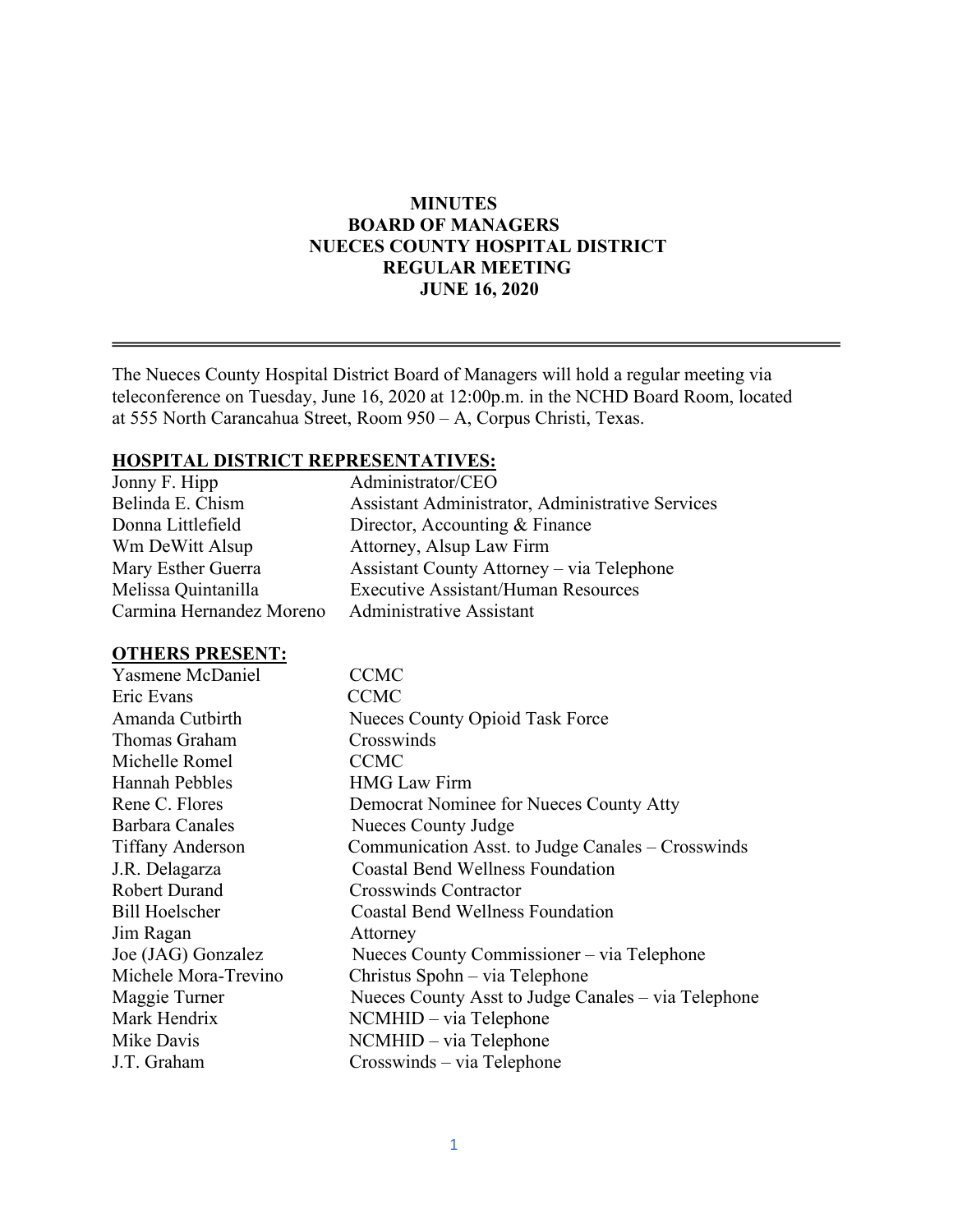Bria Robinson Crosswinds – via Telephone Others names inaudible

**~~~~~~~~~~~~~~~~~~~~~~~~~~~~~~~~~~~~~~~~~~~~~~~~~~~~~~~~~~~~~~~~~**

- 1. **CALL TO ORDER**  Mr. Martinez, Chairman The meeting was called to order by Mr. Martinez at 12:04 p.m.
- 2. **ESTABLISHMENT OF QUORUM**  Mr. Martinez A quorum was present with all members in attendance.

**John B. Martinez – Chairman – PRESENT Sylvia T. Oliver – Vice Chair – PRESENT Vishnu V. Reddy MD – Member – PRESENT Belinda Flores – Member – PRESENT Pamela L. Brower – Member – PRESENT Daniel W. Dain – Member – PRESENT John E. Valls – Member – PRESENT** 

3. **PUBLIC COMMENT** - Persons wishing to comment on any item(s) on the agenda or any subject within the Board's responsibilities must sign-in on the "Agenda Item Request to Speak" form provided at the entrance of the Board meeting room at least five (5) minutes prior to commencement of the meeting. Commenters shall limit their comments to three (3) minutes, except that Commenters addressing the Board through a translator shall limit their comments to six (6) minutes. See the "Public Comment" section of the preceding General Information page for additional information.

> **Eric Evans Yasmene McDaniel Michelle Romel Rene Flores**

- 4. **CONSENT AGENDA** See the "Consent Agenda" section of the preceding General Information page for an explanation of the Consent Agenda and for additional information.
	- A. Confirm posting of Meeting's public notice.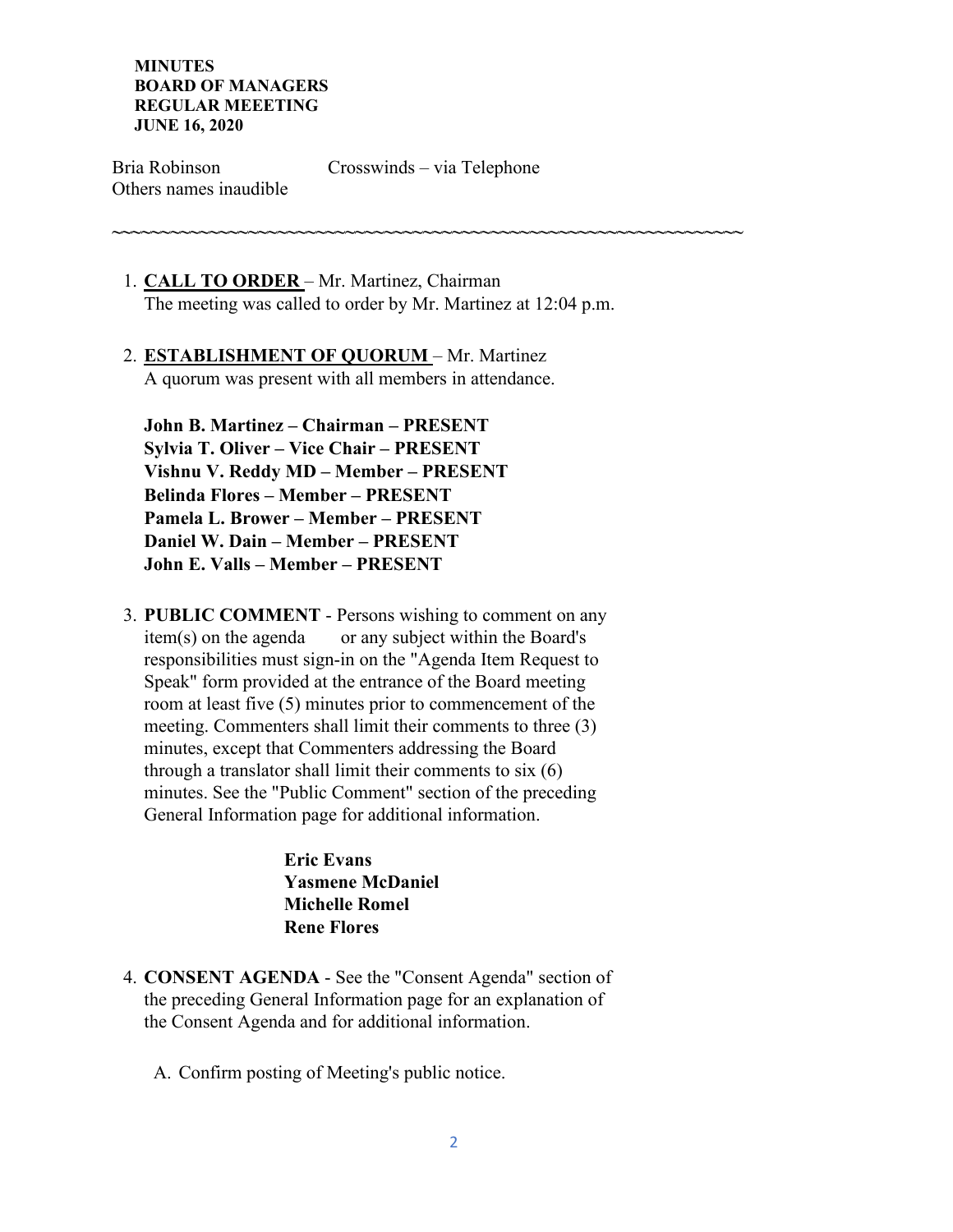- B. Approve minutes of May 19, 2020 Board of Managers Regular Meeting.
- C. Receive listing of new vendors as of June 10, 2020; listing provided pursuant to Board of Managers Bylaws, Article 2, §2.1 B and Texas Local Government Code, Chapter 176.
- D. Receive summary payment information on Nueces County health care disbursements for Fiscal Year 2020 year-to-date:
	- 1) Salaries, benefits, supplies, and intergovernmental transfers at/for Corpus Christi/Nueces County Public Health Department;
	- 2) Emergency medical services provided in unincorporated areas of Nueces County;
	- 3) Supplemental and jail diversion program funding for Nueces Center for Mental Health and Intellectual Disabilities;
	- 4) Medical services provided at County correctional facilities:
- a) Nueces County Jail; and
- b) Nueces County Juvenile Detention Center;
	- 5) Funding for alcohol and drug abuse treatment programs:
		- a) Cenikor (Charlie's Place);
		- b) Council on Alcohol and Drug Abuse; and
		- c) Palmer Drug Abuse Program;
	- 6) Funding for diabetes prevention and supporting programs;
	- 7) Public health grants; and
	- 8) Legal and professional fees. *(Finance Committee)*
- E. Receive reports relating to Nueces Aid Program enrollment for the month-ended May 31, 2020. *(Finance Committee)*
- F. Receive revenue reports relating to CHRISTUS Spohn Health System Corporation Amended and Restated Membership Agreement for fiscal year-to-date. *(Finance Committee)*
- G. Receive summary imputed claims information on medical and hospital care provided to the Nueces Aid Program population consistent with the CHRISTUS Spohn Health System Corporation Amended and Restated Membership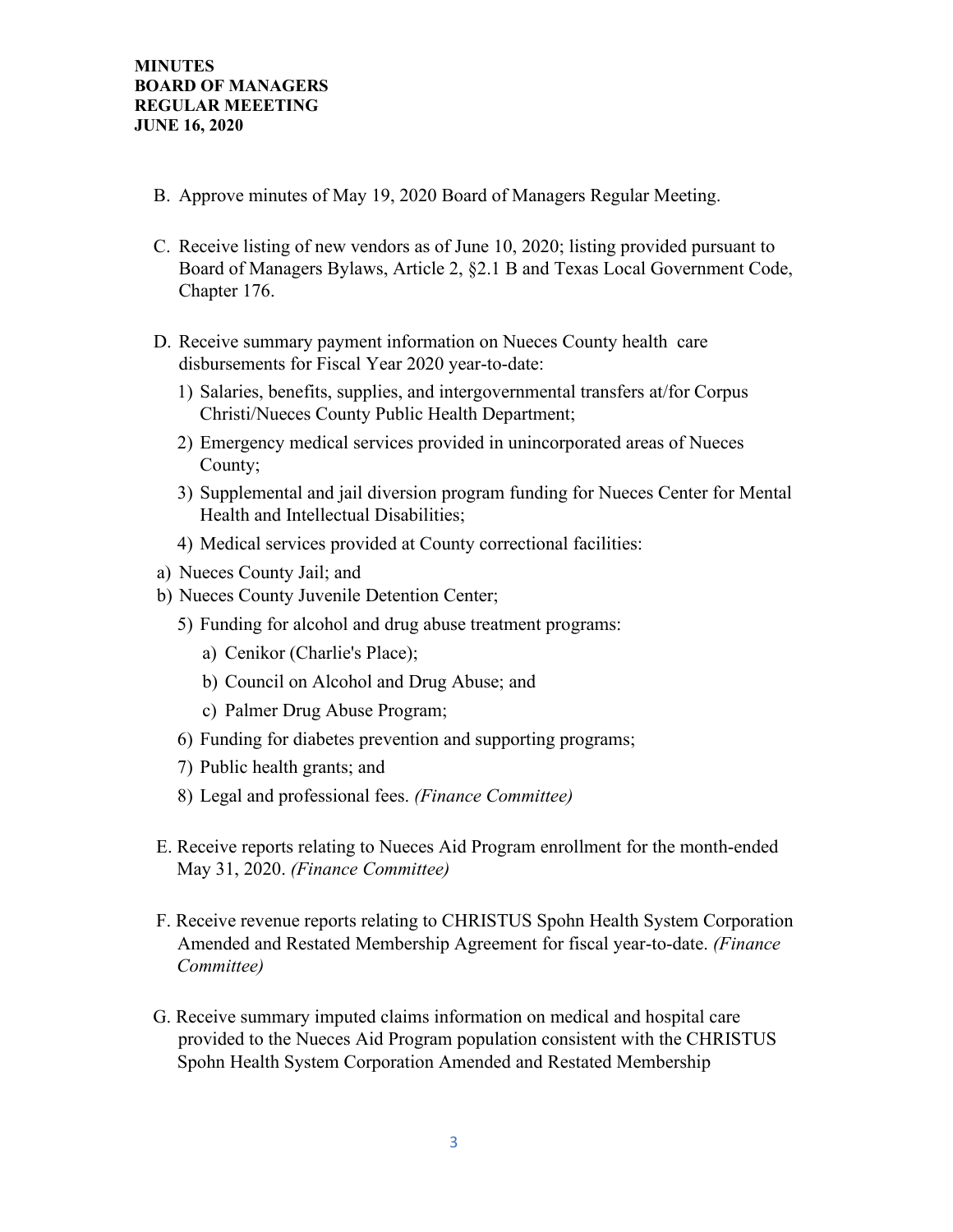Agreement for fiscal year-to-date period-ended May 31, 2020. *(Finance Committee)*

- H. Receive summary report of Hospital District's intergovernmental transfers made in support of local and other healthcare providers participating in Medicaid supplemental payment programs sponsored by the Texas Health and Human Commission year-to-date:
	- 1) Texas Healthcare Transformation and Quality Improvement Program (Medicaid 1115 Waiver):
		- a) Delivery System Reform Incentive Payment (DSRIP) pool; and
	- b) Hospital Uncompensated Care (UC) pool. 2) Disproportionate Share Hospitals (DSH) program; 3) Network Access Improvement Program (NAIP); 4) Uniform Hospital Rate Increase Program (UHRIP); and 5) Graduate Medical Education (GME). *(Finance Committee)*
- I. Receive monthly statement of escrow amounts deposited and/or withdrawn by CHRISTUS Spohn Health System Corporation; deposits pursuant to and consistent with Schedule 1 to CHRISTUS Spohn Health System Corporation Amended and Restated Membership Agreement; receive statement for monthended May 31, 2020. *(Finance Committee)*

 **Motion by Mr. Valls and seconded by Ms. Brower on Items 4. A – I for exception B. MOTION CARRIED.** 

 **Motion by Ms. Oliver and seconded by Dr. Reddy on Item 4. C as modified. MOTION CARRIED.** 

# 5. **REGULAR AGENDA:**

## A. **Finance Committee:**

1) Receive and approve unaudited financial statements for fiscal year-to-date period ended May 31, 2020. *(ACTION)* 

## **Motion by Ms. Brower and seconded by Mr. Valls. MOTION CARRIED.**

2) Receive and discuss information relating to projected revenues and expenditures for fiscal year-end September 30, 2020. *(INFORMATION)*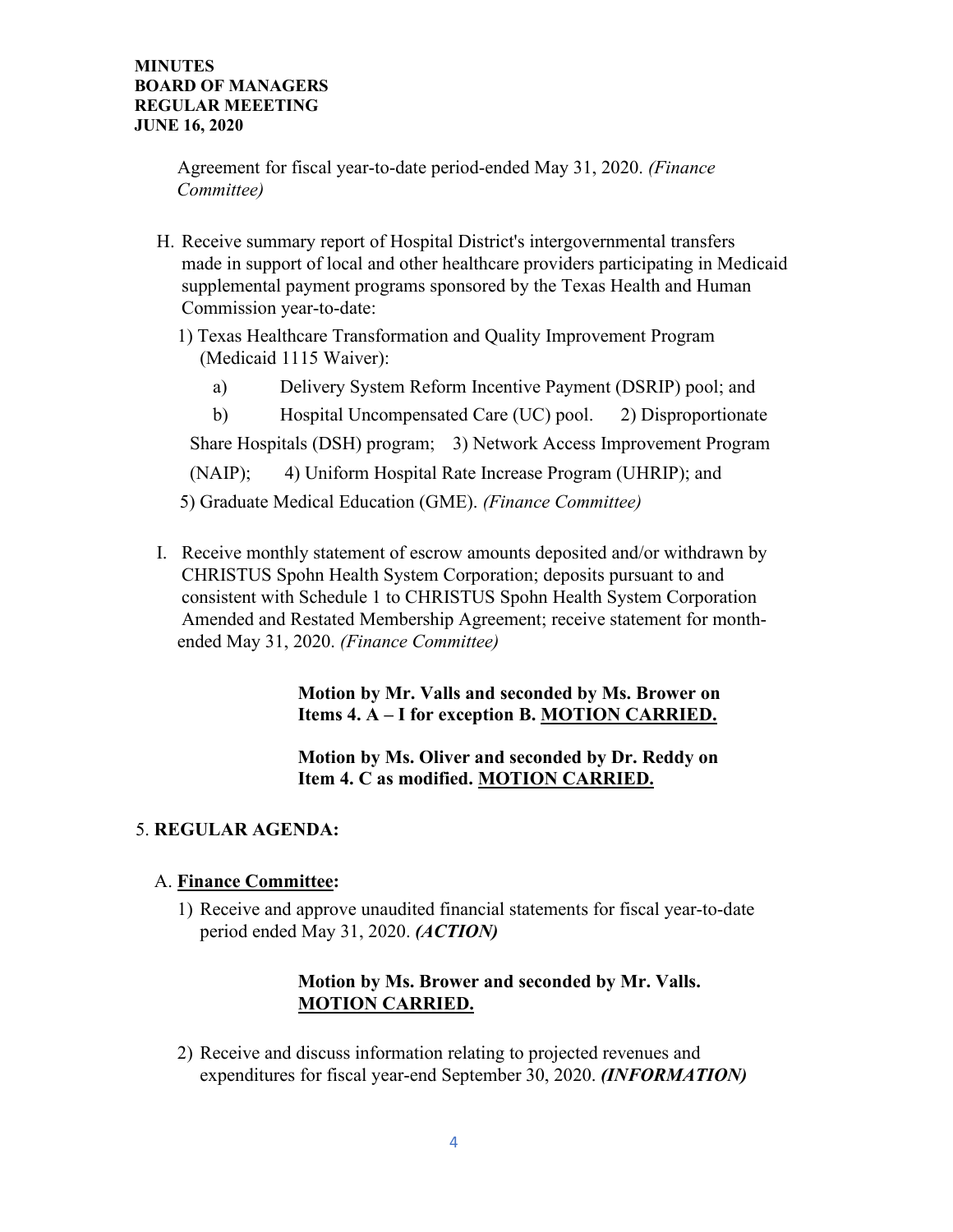- 3) Receive and discuss information relating to development of the Hospital District's Fiscal Year 2020-2021 Annual Budget. *(INFORMATION)*
- 4) Receive and discuss summarized historical Nueces Aid Program mental health inpatient and outpatient adjudicated claims information and related reports. *(INFORMATION)*

## B. **Community Mental Health:**

- 1) Receive April 2020 Progress Report on work performed under continuing Professional Services Agreement between Meadows Mental Health Policy Institute, Nueces County, and Hospital District relating to preparation of a comprehensive needs assessment for Nueces County that can serve as the basis for a systematic approach to providing services for mental illnesses and substance abuse disorders in the County. *(INFORMATION)*
- 2) Receive quarterly report from Nueces Center for Mental Health and Intellectual Disabilities (NCMHID) on activities performed under Interlocal Agreement between NCMHID, Nueces County, and Hospital District relating to diversion of persons from jails or other detention facilities, provision of crisis intervention teams, expansion of mobile crisis outreach, and development of jail-based competency restoration. *(INFORMATION)*
- 3) Receive and discuss information from CHRISTUS Spohn Health System relating to planned demolition of Memorial Medical Center and provision of mental health services. *(INFORMATION)*
- 4) Discuss and consider actions relating to revised plan from Board of Managers' Ad-Hoc Committee on a comprehensive and long-range Behavioral Health initiative for Nueces County. *(ACTION)*

### **Motion to table by Mr. Valls and seconded by Mr. Dain MOTION CARRIED.**

5) Receive report on work performed under Personal Services Contract between Thomas L. Graham, Nueces County, and Hospital District relating to: (a) communications plan to assess the communications, public education, and engagement needs of the community and identify and implement steps to address through public education, public health care issues and available services, for mental health issues, opioid addiction issues, COVID-19 issues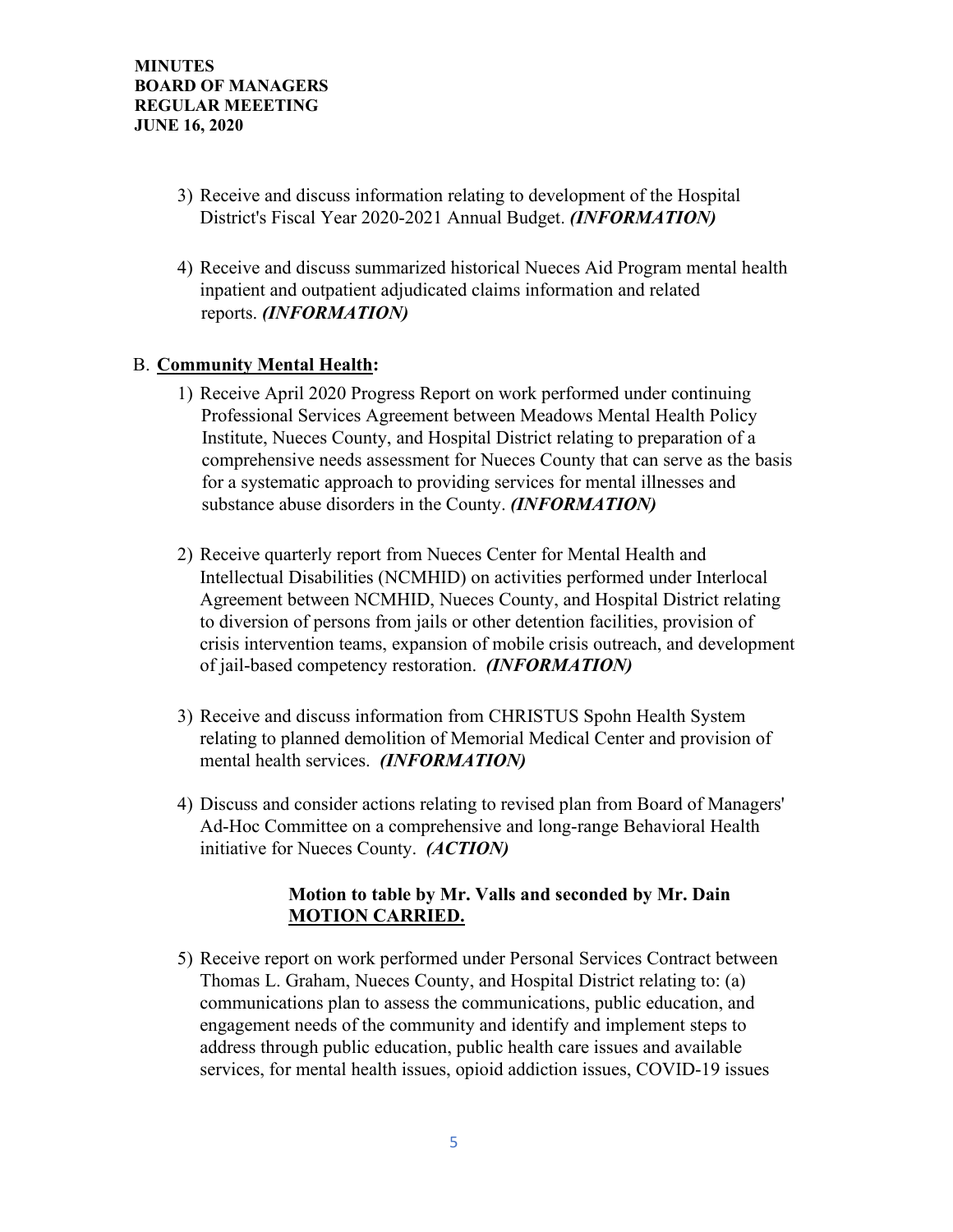and other health care concerns within Nueces County; and (b) Hospital District website upgrade. *(INFORMATION)* 

# C. **Public Health:**

1) Receive report on work performed under Personal Services Contract between Robert T. Durand, Nueces County, and Hospital District relating to management of Nueces County's social media channels addressing and providing public information on public health care issues such as COVID-19, County emergency situations, general County information as well as other health care and safety concerns and the available services within Nueces County. *(INFORMATION)* 

# D. **COVID-19 Pandemic:**

- 1) Receive update on activity related to establishment of a dedicated COVID-19 alternate care site at CHRISTUS Spohn Hospital Corpus Christi - Memorial (formerly Memorial Medical Center). *(INFORMATION)*
- 2) Ratify Administrator's action(s) performed as part of his duties directing the affairs of the Hospital District as required by the Board of Managers or by law; duties established pursuant to Texas Health and Safety Code, §281.026(e):
	- a) Payment of professional services fees of CLK Architects & Associates relating to establishment of dedicated COVID-19 alternate care site at CHRISTUS Spohn Hospital Corpus Christi – Memorial; and

# **Motion for approval to Ratify Administrator's action(s) by Mr. Valls and seconded by Ms. Brower. MOTION CARRIED.**

b) Ratify execution of Grant Agreement with Coastal Bend Wellness Foundation (CBWF) relating to CBWF's provision of a full-time employee to perform community COVID-19 diagnostic testing on uninsured and other Nueces County residents at various locations within the County during the period June 1, 2020 - May 31, 2021. *(ACTION)*

> **Motion for approval to Ratify execution of Grant Agreement with CBWF regarding COVID 19 by Mr. Valls and seconded by Ms. Brower. MOTION CARRIED.**

E. **Medical Examiner Facility:**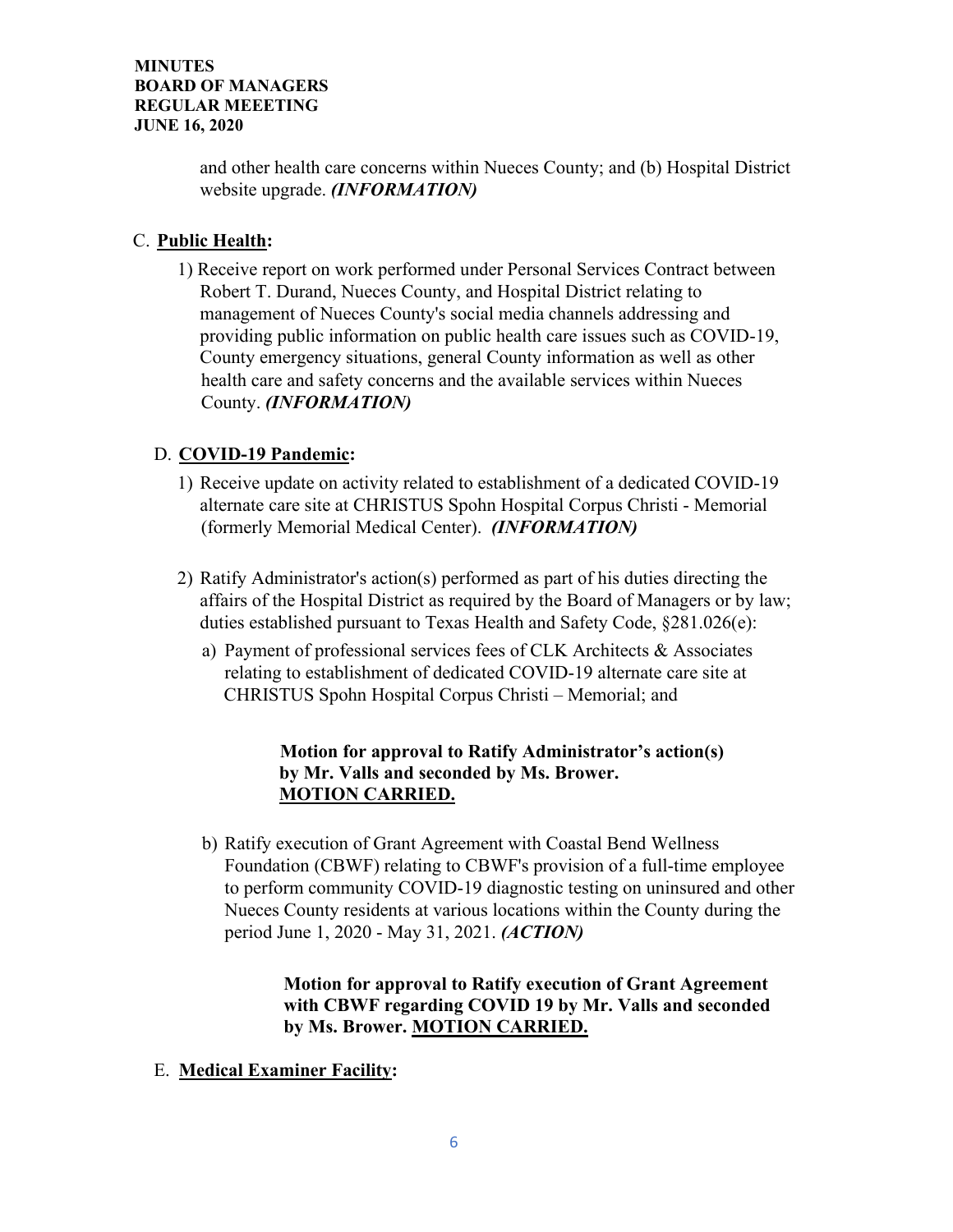1) Discuss inquiry from Nueces County relating to potential lease of Hospital District-owned property located at 2606 Hospital Boulevard, Corpus Christi, Texas (formerly Memorial Medical Center) for construction of a replacement Medical Examiner's facility. *(ACTION)*

### **No action taken**

#### F. **Other Business:**

1) Receive supporting documentation relating to Administrator's achievement of

Employment Agreement-related performance goals during fiscal year-ended September 30, 2019 and approve related payment. *(ACTION)*

## **Motion by Mr. Valls and seconded by Mr. Dain. MOTION CARRIED.**

### 6. **ADMINISTRATOR'S BRIEFING:**

- A. Joint meeting of Commissioners Court and Board of Managers, Wednesday, June 24, 2020, 9 AM, Judge James E. Klager Central Jury Room, First Floor, Nueces County County Courthouse to receive Nueces County Comprehensive Behavioral Health Community Needs Assessment: Draft Report from Meadows Mental Health Policy Institute (MMHPI); Report results from Professional Services Contract between MMHPI, Nueces County, and Hospital District. *(INFORMATION)*
- B. Next Board of Managers and Board Committee Meetings (all Meetings' dates, times, and locations subject to change):
	- 1) Finance Committee: July 21, 2020, 11:00 AM; and
	- 2) Board of Managers: July 21, 2020, 12 Noon. *(INFORMATION)*
- C. August 18, 2020 Board of Managers and Board Committee Meetings. *(INFORMATION)*
- 7. **CLOSED MEETING** Public notice is hereby given that the Board of Managers may elect to go into closed meeting session(s) at any time during the meeting to discuss any matter(s) listed on the agenda, when so authorized by the provisions of the Open Meetings Act, Texas Government Code, Chapter 551 and the Board specifically expects to go into a closed session(s) on the matters listed below pursuant to the Act, §551.071 and §551.074. In the event the Board elects to go into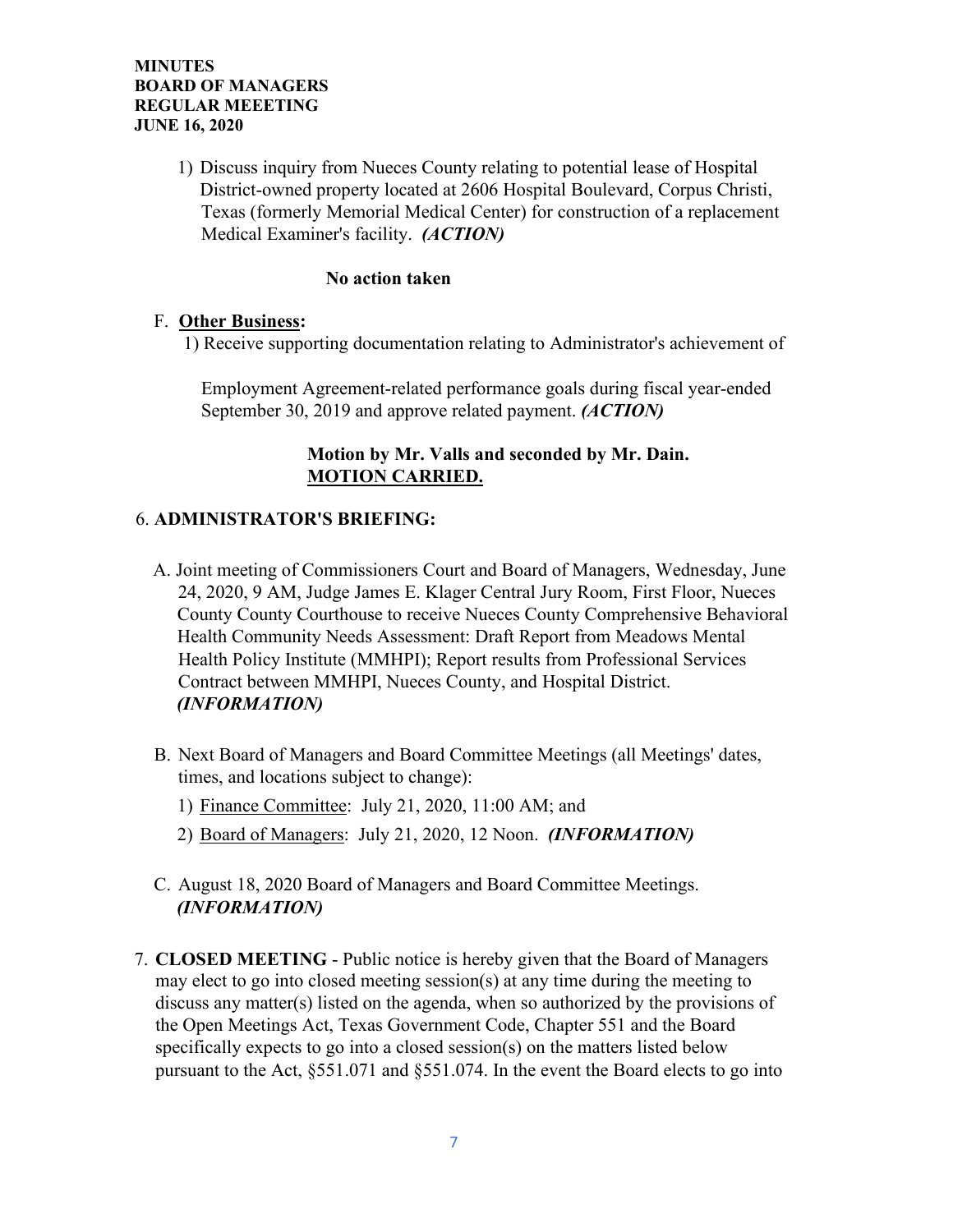closed session(s) regarding an agenda item(s), the section(s) of the Open Meetings Act authorizing the closed session will be publicly announced by the presiding officer. Should any final action, final decision, or final vote be required in the opinion of the Board with regard to any matter considered in closed session(s), then the final action, final decision, or final vote shall be either: (a) in the open meeting covered by the Notice upon reconvening of the public meeting; or (b) at a subsequent public meeting of the Board upon notice thereof, as the Board shall determine pursuant to applicable laws:

# **Mr. Martinez, Chairman called for Closed Session at 2:03 p.m.**

- A. Consult with attorneys on matters relating to litigation against opioid drug manufacturers, promoters, and distributers responsible for causing and contributing to an epidemic of opioid addiction in Nueces County, including but not limited to Purdue Pharma, Endo Pharmaceuticals, Janssen Pharmaceuticals, Insys Therapeutics, the McKesson Corporation, Cardinal Health and AmerisourceBergen for violations of the Deceptive Trade Practices Act, fraud, unjust enrichment, negligence, violations of the federal Controlled Substances Act, civil conspiracy and any other related causes of action, and related matters.
- B. Consult with attorneys on matters related to the Amended and Restated Membership Agreement between CHRISTUS Spohn Health System Corporation, CHRISTUS Health, and Nueces County Hospital District.
- C. Consult with attorneys on matters relating to Administrator's Employment Agreement.
- 8. **OPEN MEETING** Following the Closed Meeting, the Board of Managers will reconvene the Open Meeting prior to taking any action(s) on matters considered in the Closed Meeting or adjourning the meeting.

# **Mr. Martinez, Chairman called for Open Session at 4:58 p.m.**

9. Consider final action, decision, or vote on matters considered in the Closed Meeting. *(ACTION AS NEEDED)*

 **No action taken.**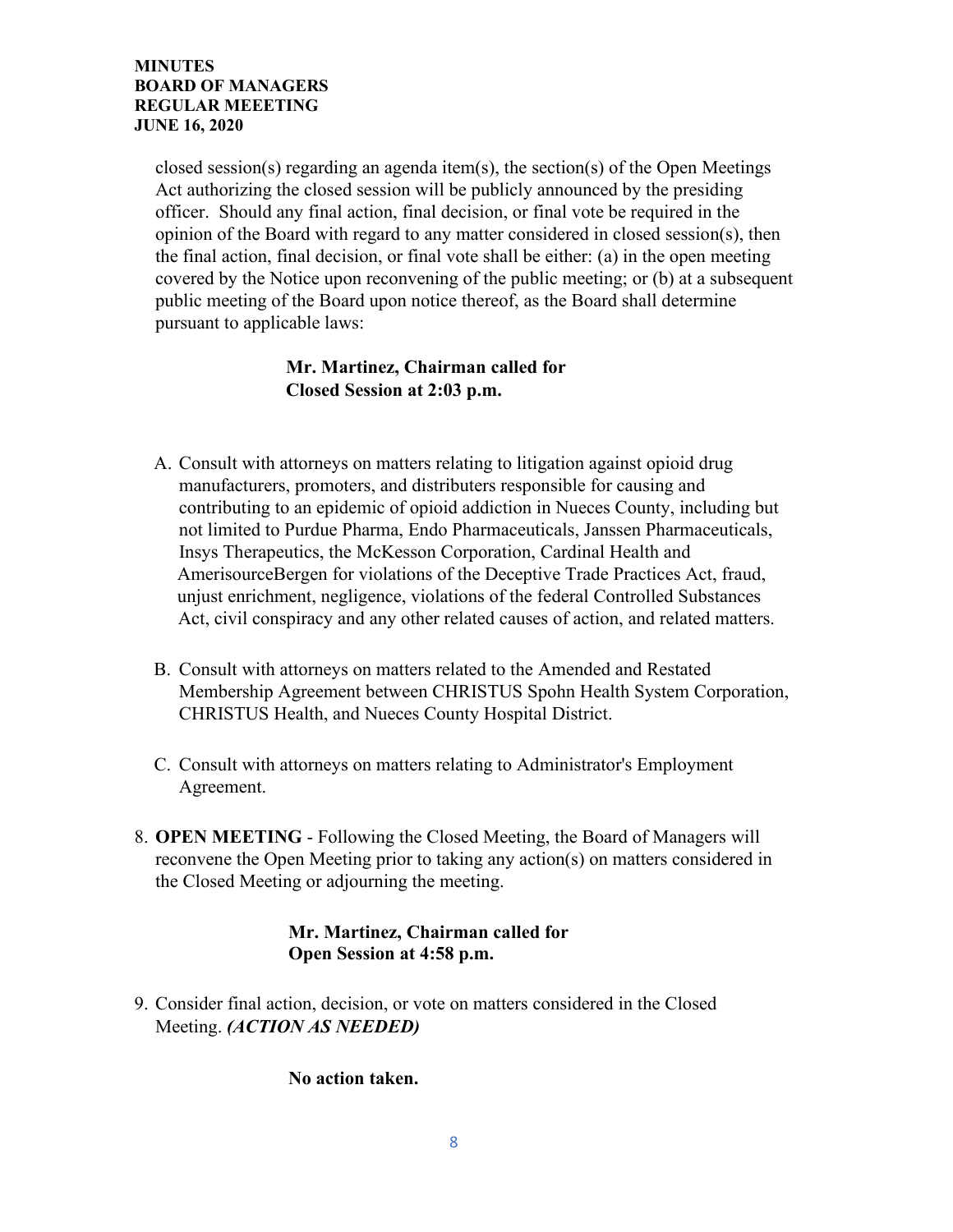10. **ADJOURN** - In memory of Wheeler B. Lipes, former President of Memorial Medical Center

> **Motion to adjourn by Mr. Martinez. Motion by Ms. Flores seconded by Ms. Oliver Meeting adjourned at 5:21 p.m.**